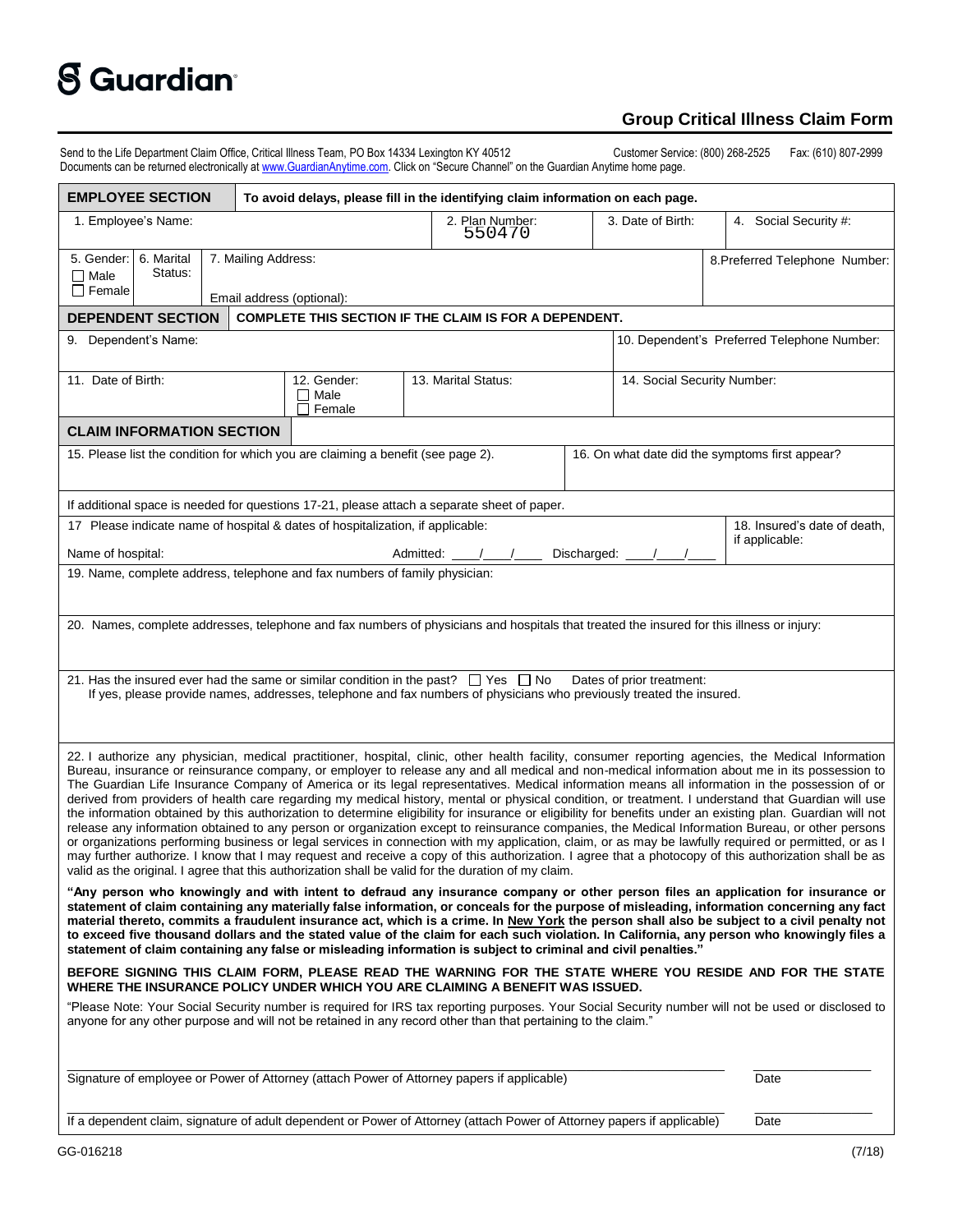## **PLEASE CHECK CONDITION FOR WHICH YOU ARE CLAIMING A BENEFIT.**

**Please attach pertinent medical records including but not limited to progress notes, test results, admit/discharge summaries and operative report. In addition, you may also include copies of insurance Explanation of Benefits and bills or receipts for services.**

| <b>CONDITION</b>                                                                                    | <b>CHILDHOOD CONDITIONS</b> |  |  |  |
|-----------------------------------------------------------------------------------------------------|-----------------------------|--|--|--|
|                                                                                                     |                             |  |  |  |
| □ Invasive Cancer                                                                                   | $\Box$ Cerebral Palsy       |  |  |  |
| $\Box$ Cancer in Situ                                                                               | □ Cleft lip/palate          |  |  |  |
| Benign Brain Tumor                                                                                  | □ Club Foot                 |  |  |  |
| $\Box$ Skin Cancer                                                                                  | $\Box$ Cystic Fibrosis      |  |  |  |
| □ Cancer Vaccine                                                                                    | Down's Syndrome             |  |  |  |
| □ Coronary Artery Bypass Graft (CABG)                                                               | Muscular Dystrophy          |  |  |  |
| $\Box$ Heart Attack                                                                                 | □ Spina Bifida              |  |  |  |
| □ Kidney Failure                                                                                    | □ Type 1 Diabetes           |  |  |  |
| $\Box$ Organ Transplant                                                                             |                             |  |  |  |
| Major Organ Failure                                                                                 |                             |  |  |  |
| $\Box$ Heart Failure                                                                                |                             |  |  |  |
| □ Stroke (A completed MRS form from the physician is required.                                      |                             |  |  |  |
| This can be found on Guardian Anytime/Forms.)                                                       |                             |  |  |  |
| □ Coronary Arteriosclerosis                                                                         |                             |  |  |  |
| □ Addison's Disease                                                                                 |                             |  |  |  |
| □ ALS (Lou Gehrig's Disease)                                                                        |                             |  |  |  |
| $\Box$ Alzheimer's                                                                                  |                             |  |  |  |
| $\Box$ Coma                                                                                         |                             |  |  |  |
| Huntington's Disease                                                                                |                             |  |  |  |
| □ Loss of Speech, Sight or Hearing                                                                  |                             |  |  |  |
| Multiple Sclerosis                                                                                  |                             |  |  |  |
| Parkinson's Disease                                                                                 |                             |  |  |  |
| Permanent Paralysis                                                                                 |                             |  |  |  |
| □ Severe Burns                                                                                      |                             |  |  |  |
|                                                                                                     |                             |  |  |  |
| Not all benefits may be available under your plan. Please refer to your certificate of coverage for |                             |  |  |  |

*specific benefits available under your plan.*